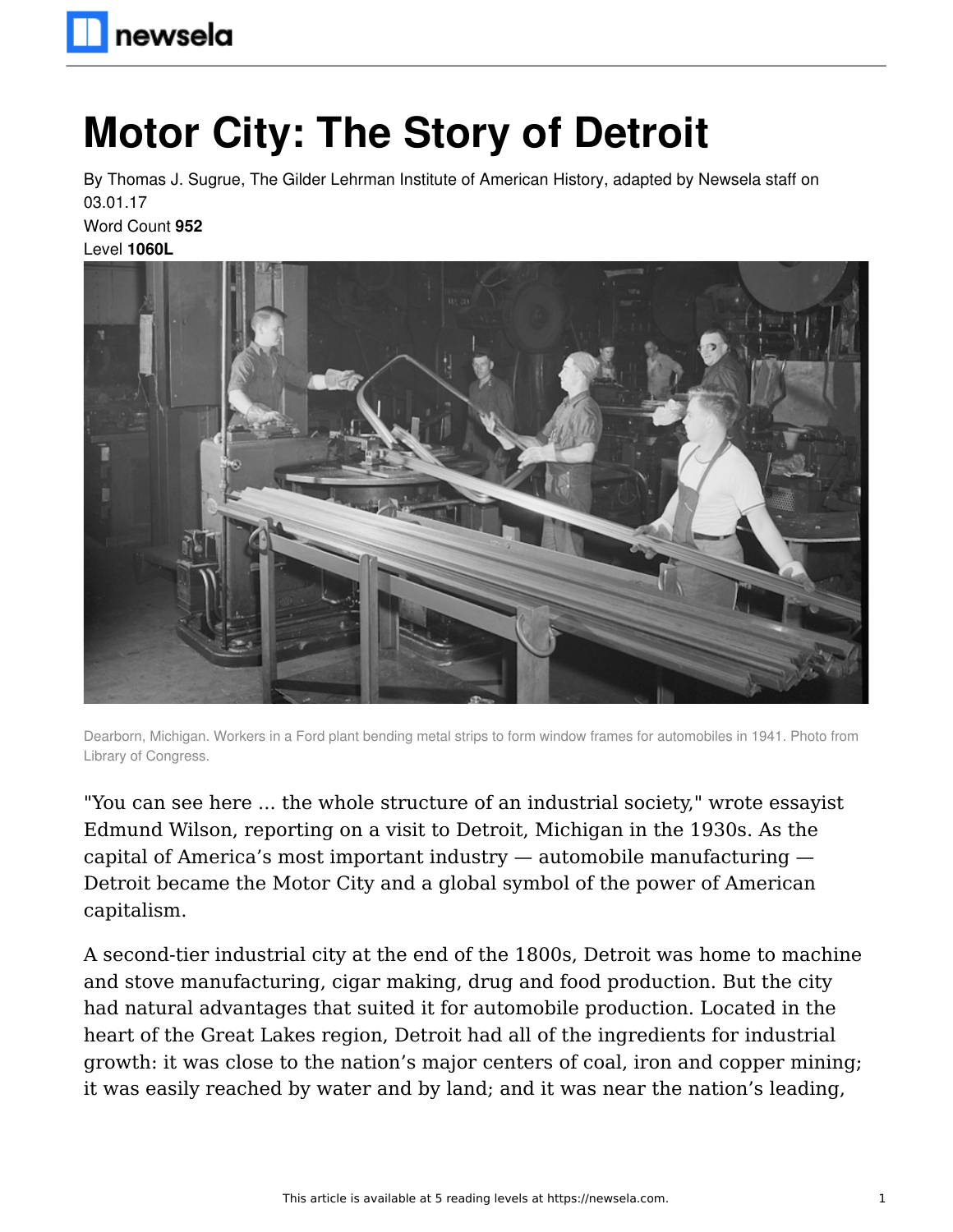well-established production centers. Still, it was not a great metropolis. When Henry Ford founded the Ford Motor Company in 1903, Detroit was only the nation's 13th largest city.

Of the 125 auto companies that sprang up in Detroit in the early 1900s, Ford quickly rose to the top. A restless innovator, Ford invented the modern assembly line. In the past, workers would do multiple tasks building a car. This assemblyline system would have a worker focus on completing one task alone in creating the car. Then, the work would be continued by another worker. This system greatly increased how quickly cars could be made.

### **Ford draws many people to Detroit**

In 1908, the young company introduced the Model T, a car whose standardized production would revolutionize the industry. Six years later, Ford announced the five-dollar workday. This led to a dramatic increase in the pay for industrial workers. Word of Ford's high wages brought people from all over to the Motor City. The auto businessman recruited craftsmen from Scotland and England, along with blue-collar workers from the rural Midwest. Ford also hired many African-Americans from the city's rapidly growing population of southern migrants. By 1940, Ford was one of the largest private employers of African-Americans in the United States.

By the mid-1900s, 1 in every 6 working Americans was employed directly or indirectly by the automobile industry. The "Big Three" auto firms — General Motors, Ford and Chrysler — were all based in Detroit. The auto industry consumed huge amounts of steel, glass, copper and plastic. As a result, a variety of auto-related industries sprang up around the city. Detroit was, in the words of one historian, a "total industrial landscape." It was a place where hundreds of thousands of workers found work on the assembly lines and in the many small factories that made all sorts of car parts.

## **Bloody battles over unionization**

The auto industry employed vast numbers of working Detroiters. Not surprisingly, it became a major target for the industrial union movement. Unions are like clubs that are formed by groups of workers who work together to fight for improvements they want. During the Great Depression, organizers from the United Automobile Workers (UAW) engaged in lengthy, often brutal struggles to win better pay and treatment for workers. Ford was the site of some of the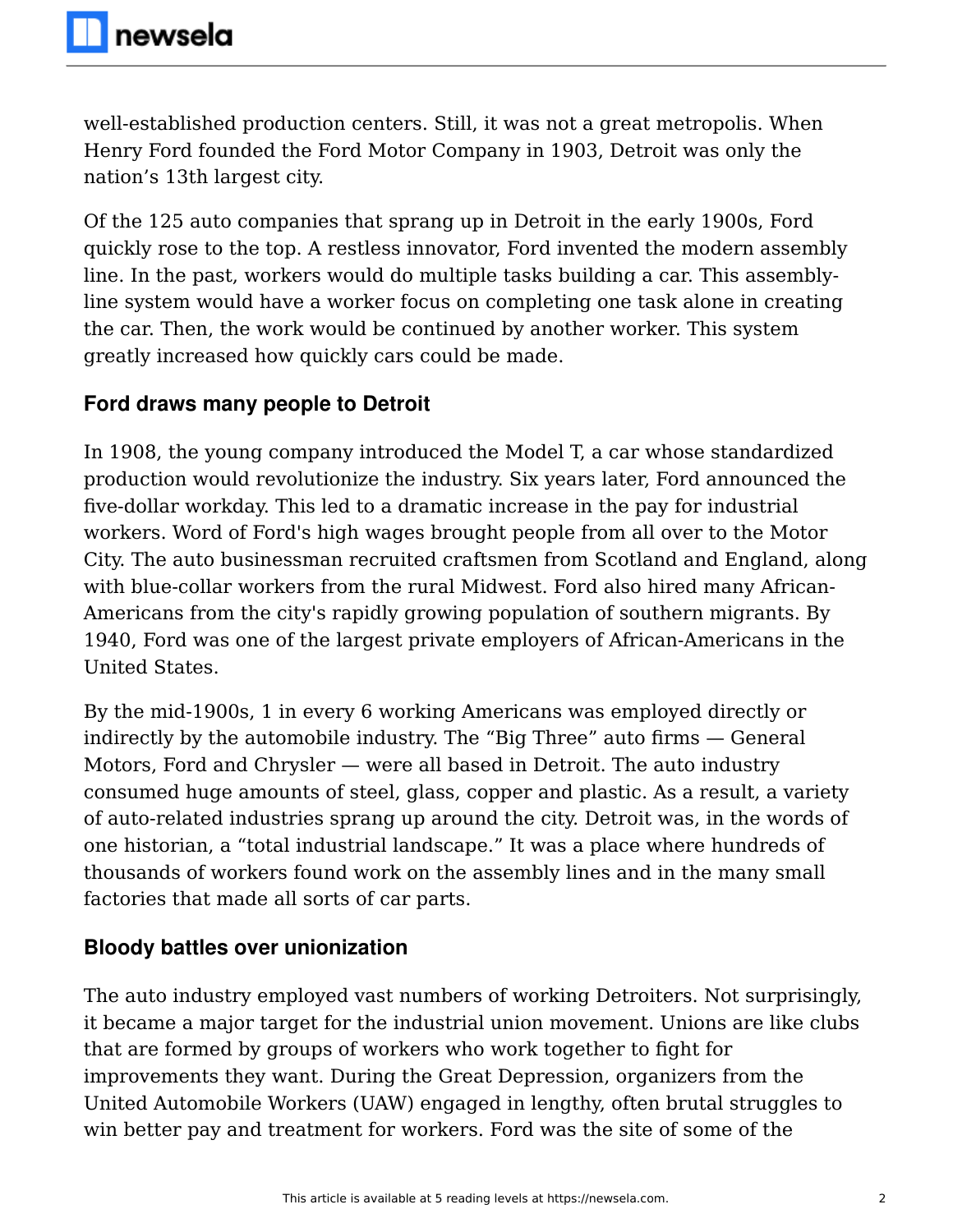bloodiest battles over unionization. The auto giant hired its own private guards to stop labor organizers, leading to the "Battle of the Overpass" at the massive Ford River Rouge plant, where union supporters were violently beaten. Still, the UAW succeeded. By 1941, the union had negotiated contracts with every major auto firm. By the end of the 1940s, the Big Three offered generous wages and extensive benefits that made auto workers among the best paid in the country. By the mid-1900s, a majority of Detroit residents were homeowners. Many autoworkers were able to save enough money to send their children to college.

By 1950, Detroit had become the fifth-largest city in the United States, home to nearly 2 million people. But during that time of prosperity, the auto industry started to change the way it was run. Between 1948 and 1967, Detroit lost more than 130,000 manufacturing jobs. The auto industry began to move its plants to the suburbs and to the small towns of the upper Midwest. At the same time, the industry also experimented with new technology that replaced many assemblyline jobs with machines. The results were devastating. Many of the large, early 20th-century factory buildings in the city emptied out. The massive Dodge Main plant, which employed more than 30,000 workers at its peak, shrank its workforce to a few thousand before closing in 1980.

#### **Detroit is devastated as auto companies shut down**

By the 1970s, Detroit's image had been completely transformed. The city was no longer a symbol of the mighty engine of American business. The rise of international competition, especially from Japan and Germany, further weakened Detroit's auto industry. Chrysler, the smallest of the Big Three, filed for bankruptcy in 1979, while Ford and General Motors faced serious losses.

Although the fortunes of the auto industry eventually rose again, the Big Three would continue to struggle in an increasingly competitive economy. Detroit suffered a great deal. The city is still home to the Big Three headquarters, but the city's population has dropped to 886,000, and its job base continues to shrink. Boomtown Detroit is now a distant memory, visible only in the old factory buildings that were once magnets of opportunity. A fitting symbol of Detroit's lost industrial might is Ford's Highland Park plant. Once home to the first assembly line, the plant is now empty and deserted.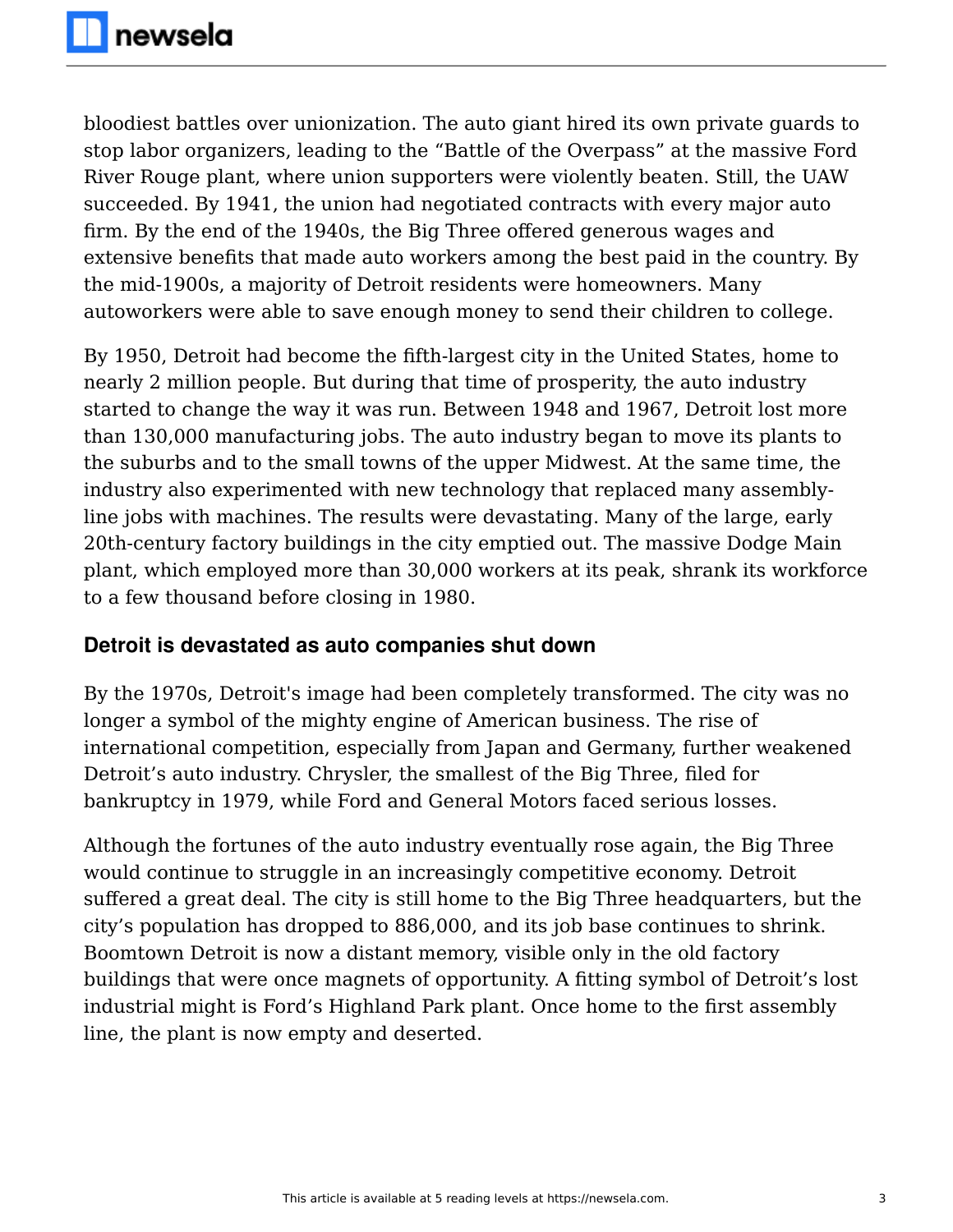*Thomas J. Sugrue is the David Boies Professor of History and Professor of Sociology at the University of Pennsylvania and author of "The Origins of the Urban Crisis: Race and Inequality in Postwar Detroit," which won the Bancroft Prize.*